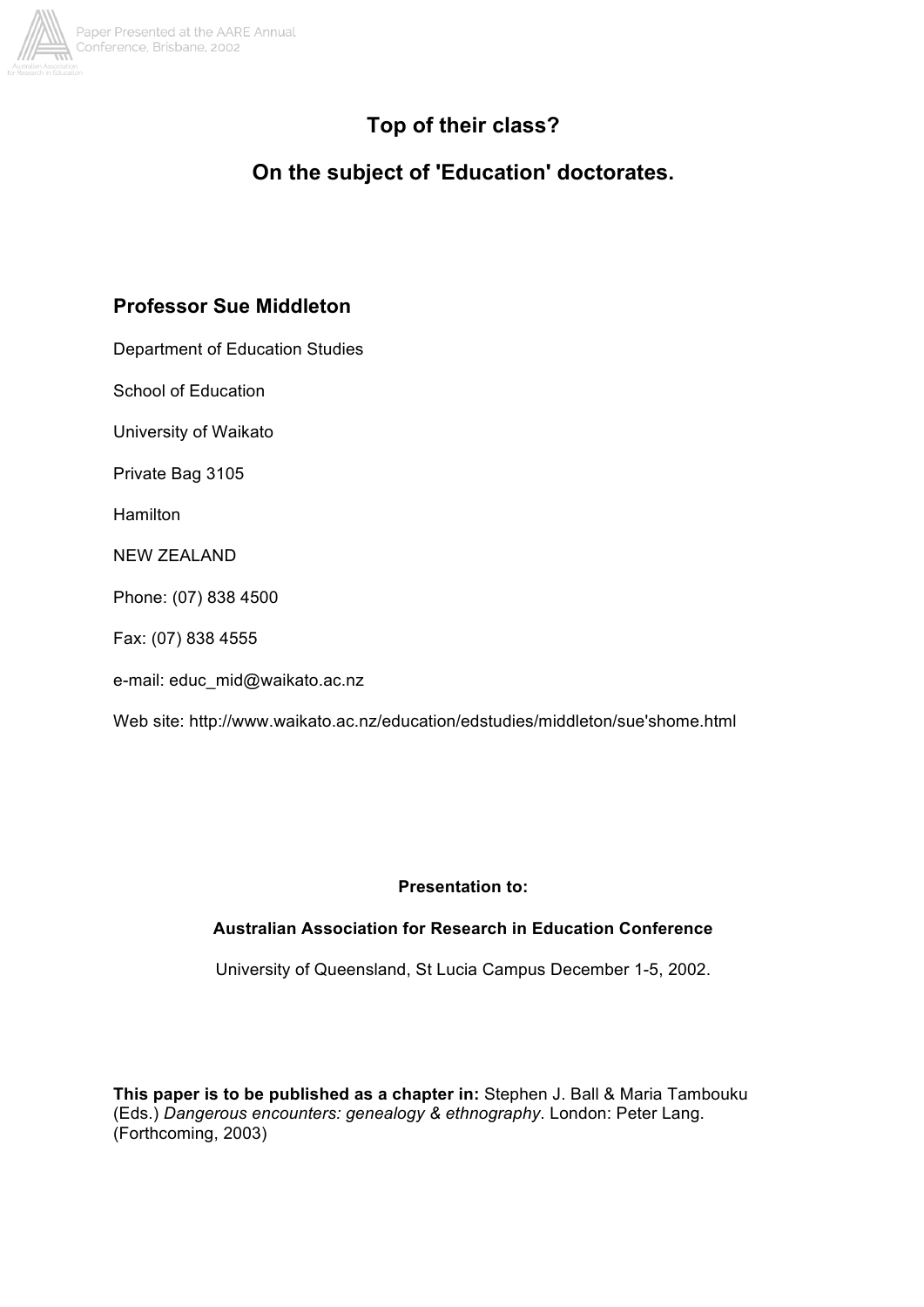

This paper was written in response to an invitation by Stephen Ball and Maria Tambouku to write a chapter for their book, *Dangerous encounters: genealogy & ethnography*. Potential contributors to this collection of readings were thereby addressed as researchers who straddle the binary 'genealogy/ ethnography'. This implies an opposition or contradiction and those who do both as engaged in a 'dangerous liaison.' But the subject 'Education' has always been theoretically promiscuous and my own research tool-kit includes concepts, strategies and techniques pulled from phenomenology, neo-Marxism, and feminism as well as Foucaultian post-structuralism. I am aware of their diverse disciplinary histories, their classifications on different library shelves, and the sometimes acrimonious debates between their protagonists in the pages of texts or on the conference floor. But for me it 'works' to draw simultaneously on a theorist (Foucault), who posited the 'death of the subject' and to employ an ethnographic life-history interviewing technique that documents how individual human subjects 'make meaning' of their experiences and perspectives.

Although my major research projects over the past twenty years were designed as selfcontained, when I look back over them, they all coalesce around Foucault's core question: "how are the human sciences possible, and what are the historical consequences of their existence? " (Gordon, 1980, p.236). More specifically, each has explored aspects of what makes *'Education'* as a 'human science' possible, and what have been the historical consequences of *its* existence. In pursuing such themes, all have combined a discourse analysis of policy and other documents with a qualitative component of life-history interviews. Although I might not have used this term at the time to describe a particular project, in retrospect, I see that I have been 'doing genealogy' for over twenty years. Foucault defined it thus: "Let us give the term genealogy to the union of erudite knowledge and local memories which allows us to establish a historical knowledge of struggles and to make use of this knowledge tactically today" (Foucault, 1980, p. 83).

As the invitation to contribute to this volume arrived, I was in the process of completing a project on the first fifty years of PhD degrees in Education in my country, New Zealand. This included a genealogical history of Education as *'erudite knowledge',* which required what Foucault described as the "grey, meticulous and patiently documentary" scrutiny of archival records (Patton, 1979, p. 143). I had compiled quantitative data on the numbers of Education doctorates, their growth over the years and the distribution of graduates across the six universities that had supervised doctoral theses in Education. I had engaged with the problem of typologies by deconstructing previous 'maps' of educational research - other writers' conceptual literature reviews, the bibliographic classifications of librarians, the paradigmatic shifts identified by historians, and the categories used in the reports of professional research bodies. I crafted, and at the same time made problematic, alternative groupings of topics, methods and themes with which to read what the interviewees told me about their thesis topics and questions.

To explore *'local memories'*, I had interviewed 57 of the 183 who had graduated with Education doctorates between 1948 and 1998. These interviews had explored questions of how and why the interviewees had come into doctoral study, what their experiences of supervision had been like, how they had made time and organised space for doctoral studies in their domestic and working lives, their experiences of the examination, and the personal and professional consequences of their doctoral degrees. To disseminate my resulting '*historical knowledge of struggles'* amongst the interviewees themselves, and to current doctoral supervisors and candidates, I wrote a monograph that was published by, and distributed free of charge to members of, the New Zealand Association for Research in Education (Middleton, 2001a). And to *'make use of this knowledge tactically today'* I created a CDROM with visual, 'comic strip' presentations of the graduates' 'local knowledges of struggle' as a toolkit for workshops on thesis supervision (Middleton, 2001b).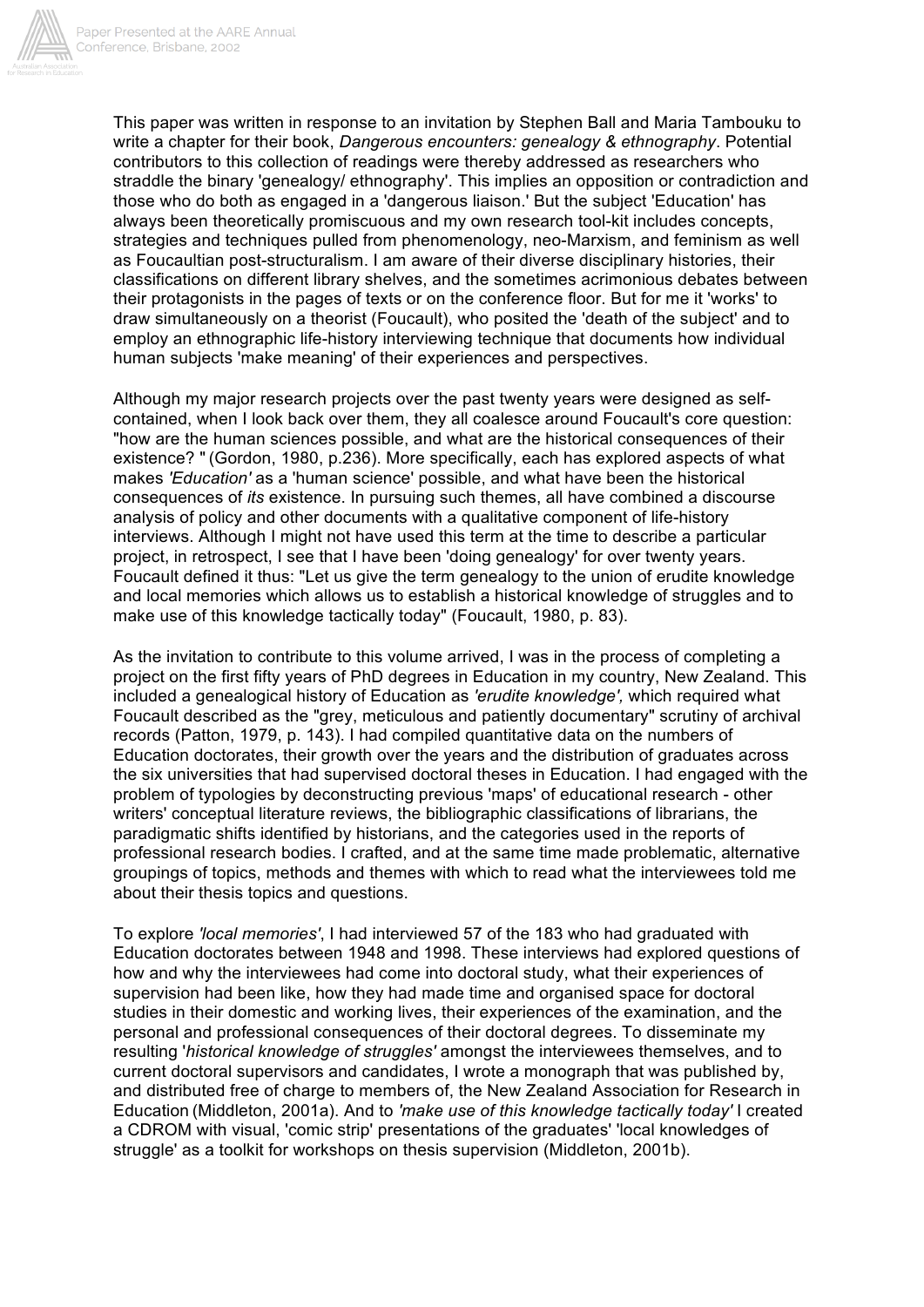

This chapter is organised in four parts. It begins by deconstructing the assignment the editors have asked me to address in order to introduce my orientation to the 'subject' of Education. Second, dissonances and affinities between life-history and genealogy are explored. In the third section, I review my own use of life-history interviews to help me 'do' genealogy. Finally, I take one small theme from my project - interviewees' encounters with neo-Marxism - to show how, when woven together, my methodological tool-kit is consistent with the approach Foucault called genealogy.

# **On the subject of 'Education.'**

Writing this chapter makes visible my own location within the phenomena that are my objects of study, namely the webs of power in which, as Educationists (and/or sociologists), we are enmeshed. I live, research and write in New Zealand and my invitation to participate in this forum both reflects, and reproduces the global nature of academic disciplines (Scott, 1998). To use Foucault's metaphor (1980b, p. 98), erudite knowledges are 'net-like' - a discipline's conceptual resources, its substantive 'content,' and the reputations and standing of its participants circulate between the threads of academic books, the internet, scholarly journals, disciplinary conferences, professional organisations, and pedagogical practices. While idiosyncratic ideas and specific topics arise within local conditions, a 'human science's' main themes, theories and specialised languages are "not bound to geographical landscapes and physical points of reference" (Popkewitz & Brennan, 1998, p. 12). The invitation to contribute to this volume interpellates, or 'hails' its contributors as academic writers/researchers; it locates, or identifies us as belonging to the same community of scholars - addresses us as having common theoretical, methodological, and professional interests. In doing so, it evokes from us a shared coded language; elicits our chapters' compliance to the publisher's house referencing style; and limits their length to 7,000 words.

Scholarly works are often assumed to be creations of disembodied thinking minds grounded in Enlightenment "conceptions of originality and of the bounded individual with property in the self" (Haraway, 1977, p. 72). Yet academic writing also requires that one "cites the conventions of authority" (Butler, 1993, p. 13). As Foucault expressed it (1977, p. 222), "The Enlightenment, which discovered the liberties, also invented the disciplines." Like the judge, the researcher-writer "does not originate the law or its authority; rather, he 'cites' the law, consults and reinvokes the law and, in that reinvocation, reconstitutes the law" (Butler, 1993, p. 107). Even ground-breaking original works of scholarship acknowledge and engage with the conventions, while at the same time challenging or subverting them. In 'citing the law' of the discipline or field - by speaking its language and engaging with its stylistic conventions, a researcher/writer not only *produces*, but is also *produced -* as an educational psychologist, sociologist, genealogist, ethnographer, etc.

Becoming an academic involves both an intellectual mastery of knowledge and a psychological process of identification (Green and Lee, 1999). As Butler argues (1992, p. 105), academic "identifications are never fully made; they are incessantly reconstituted and, as such, are subject to the volatile logic of iterability." Scholars need continual, and repeated, recognition of their work to *maintain* academic identity. For example, our draft chapters for this book are subjected to the editors' gaze, required changes made or disputed, then the edited volume evaluated against publishers' academic, commercial and stylistic criteria. Once published, academic books assume 'careers' of their own. They may fail to catch moods of the moment and lie dormant on warehouse shelves, or they may become subject to critical attention, for example by being positively or negatively reviewed, or debated, in journals. They may be recognised as authoritative texts - much cited in the works of others. They may be recommended to students, or prescribed as set readings. As our employers, academic institutions allocate status and resources according to 'performance indicators' such as the numbers, types, and rankings of our publications. In our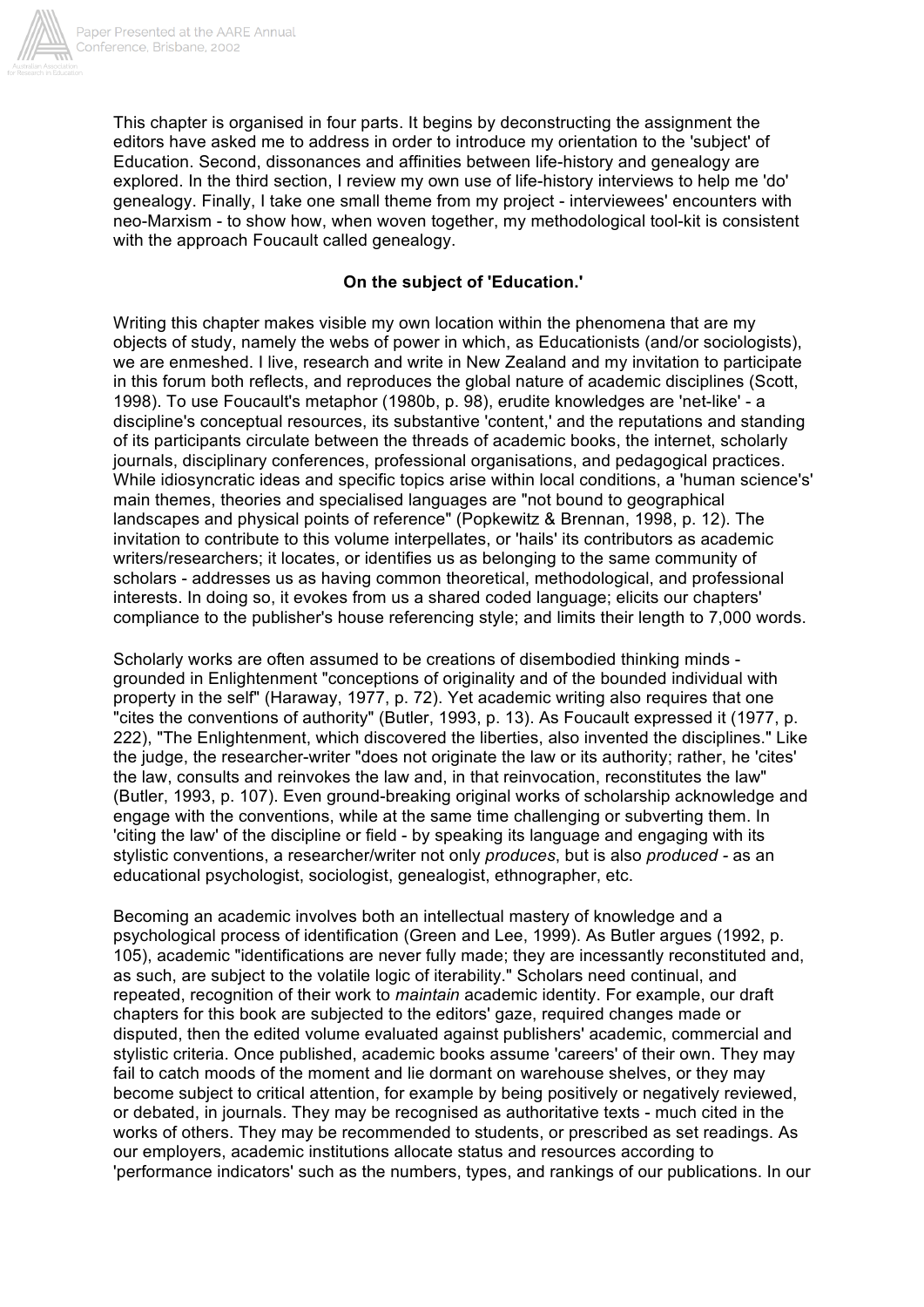

wider professional networks, status and advancement are affected by "reputational capital" which is sustained not only through the mediation of the printed word, but also through the "reputational trading pits" of international conferences, where "gossips gauge the merits of the 'emerging star', the 'has been', or the 'never was..." (Luke, 1997, p. 56).

This frames my study of the process of becoming a doctoral student and gaining a doctoral degree. As Green and Lee have asked (1999, p. 207), "What does it mean to be a postgraduate student in education - that is, to be pursuing advanced research training in education as a field of study? ... What is involved in becoming, as it were, 'subject-ed' to education?" The notion of 'subjectivity' is useful because it draws together the 'discipline', those who engage with it (students and supervisors), and the regulations and conventions that govern it.

Becoming identified with the discipline or subject in an *epistemological* sense involves mastering its content and methods. Within university bureaucracies the term 'subject' is sometimes also used in an *administrative* sense - students enrol in a 'subject', major in a subject. The administrative or organisational strategies of working and studying in a subject involve negotiation of collegial relationships, departmental resources, and professional networks since, "to understand knowledge, it is necessary to understand the institutions in which it is produced" (Gibbons et al, 1994, p. 82). A student's intellectual disciplinary affiliation and psychological sense of 'subject loyalty' may intersect in complex, and sometimes contradictory ways with the spatial, demographic, administrative, and financial categorisations of organisations.

The term 'subject' is also used in relation to (but not entirely analogously with) 'the individual.' This individualistic notion of the subject is double-sided. In the first sense, it is similar to the grammatical subject of a sentence - the (autonomous) actor or agent. As the subjects (or authors) of our thoughts or behaviour (Foucault, 1985), we act upon the world choose our topics and methodologies and freely engage in research projects. Conversely, subjectivity is also used in a passive sense - doctoral students are 'subject to' supervision, to degree regulations, to the conventions of thesis writing within a field, and to examinations (Foucault, 1977).

Judith Butler urges us to distinguish between the embodied individual (or human person) and the 'subject', arguing that the latter is "a linguistic category, a place-holder, a structure in formation. Individuals come to occupy the site of the subject..." (1997, p. 10). The 'relentless erudition' of genealogical research (Patton, 1979, p. 144) can reveal the historically and spatially specific 'sites' an embodied researcher might 'occupy' - for example 'a student as doctoral material'; the academic as 'rationally autonomous individual,' or the subject-position of 'neo-Marxist sociologist.' In his later works, Foucault wrote that " to analyse what is termed 'the subject', it seemed appropriate to look for the forms and modalities of the relation to self by which the individual constitutes and recognises himself qua subject" (Foucault, 1985, p. 6). The 'forms and modalities' relevant to my study include the conditions of possibility for what counts, and does not count, at a particular time and place as research. They include formulas, texts, policies, and systems; and they bring into focus the enabling and constraint of researchers' desires, practices and pleasures.

Foucault's genealogies were archival and did not extend to living persons. His forms and modalities of subjectivity are not analogous with the embodied 'person'. To explore the experiences and perspectives of living persons, one needs access to the tool-kit of the ethnographer.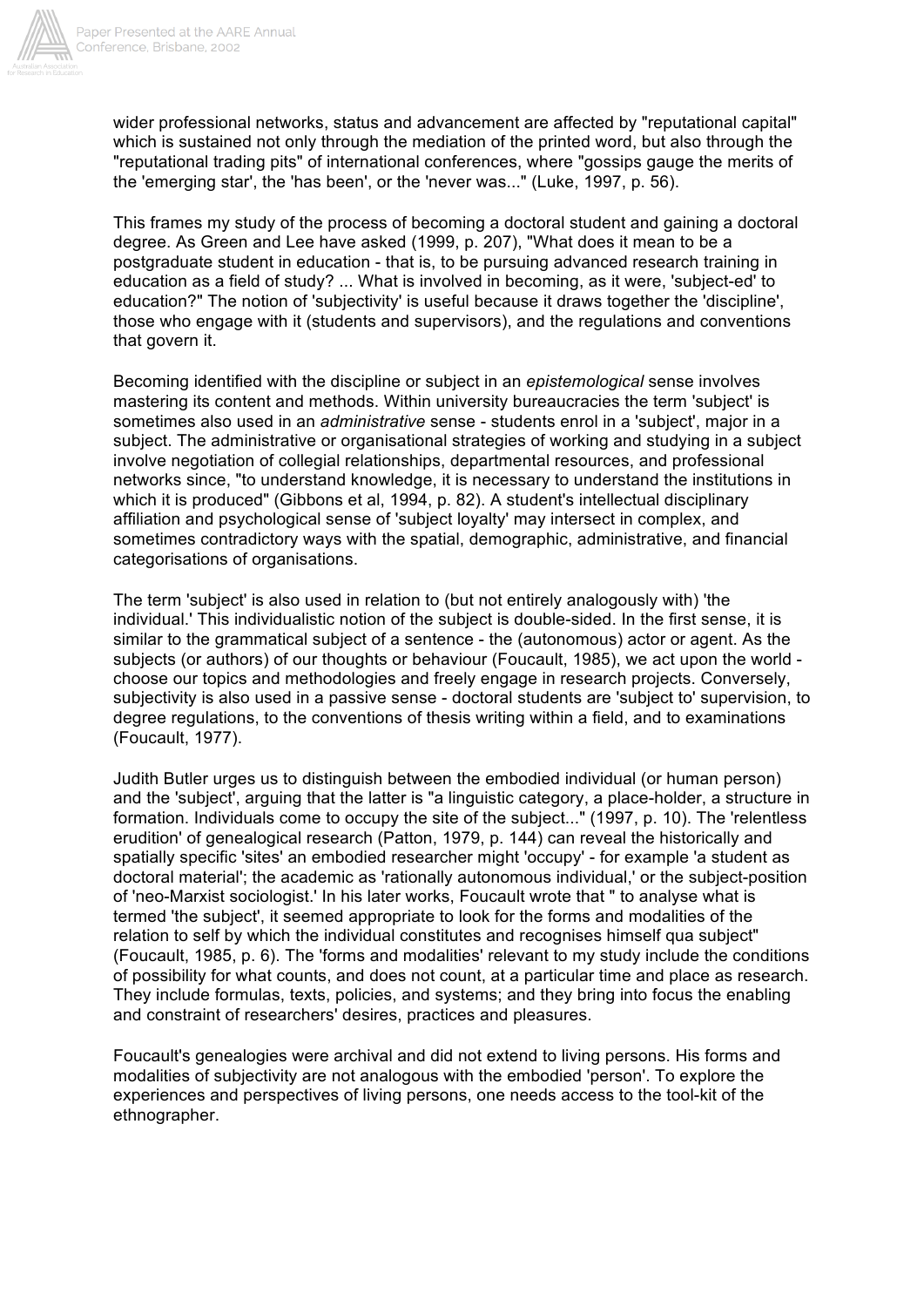

# **Researching lives**

Foucault did not do ethnography; his data were historical documents. The archives of prisons, asylums, clinics etc provided resources for his explorations of the 'networks of writing' that diagnosed, classified, and recorded (Foucault, 1977, p. 189). His 'data' included textbooks for professionals, manuals for administrators and the 'case records' of those who were objects of their surveillance, confinement, or regulation - as patients, prisoners, pupils, citizens, etc. His focus was not on 'living breathing persons', but rather on the 'subjectpositions' that apparatuses of administrative and professional surveillance, regulation and monitoring made available:

> This is what I would call genealogy, that is, a form of history which can account for the constitution of knowledges, discourses, domains of objects etc, without having to make reference to a subject which is either transcendental in relation to the field of events or runs in its empty sameness throughout the course of history (Foucault, 1980b, p. 117).

Such concerns may seem the antithesis of life-history, a term that may seem to imply biographical accounts of autonomous individuals engaged in processes of 'development.' In her foreword to a recent collection of autobiographical accounts by educational researchers, Catherine Bateson refers to:

> ... stories of the evolution of curiosity and attention, for research is one of the activities through which we continue the processes of learning and exploration so crucial in childhood, transformed to offer new knowledge to the society rather than knowledge new only to the individual. It is crucial to the field of education to understand how curiosity can continue to develop in adulthood (1997, p.i).

Bateson's reference to 'stories of the evolution of curiosity and attention' could be read as implying a foundational theory of 'stages' of emotional or intellectual development.

Clinical case studies of individuals form the very foundations of 'erudite' developmental psychologies, including psychoanalysis. The very term 'life-*history'* can be said to suggest chronology, or linearity. Similarly, some of the 'systems of thought' of *social* theory (such as Marxism) defined evolutionary 'stages' in social and economic history. Foucault was critical of the teleological assumptions that transected these human sciences:

> I don't believe the problem can be solved by historicizing the subject as posited by phenomenologists, fabricating a subject that evolves through the course of history. One has to dispense with the constituent subject, to get rid of the subject itself, that's to say, to arrive at an analysis which can account for the constitution of the subject within a historical framework (1980b, p. 117).

If genealogy requires that we 'get rid of the subject itself' and life-history involves individuals' 'stories of the evolution of curiosity and attention', does a methodology that braids these together necessarily unravel - collapse into oxymoronic incoherence?

A meeting point can be found in Foucault's (1980b, p.81) requirement that genealogy "ask not the big theoretical questions of what is power? And where does power come from?" Rather than construct a systematising theory, or 'shoe-horn' data into theoretical categories, social researchers are urged to *describe* rather than explain: " It is not theory, but life that matters, not knowledge but reality, not books but money etc" (1980b, p. 81). Genealogy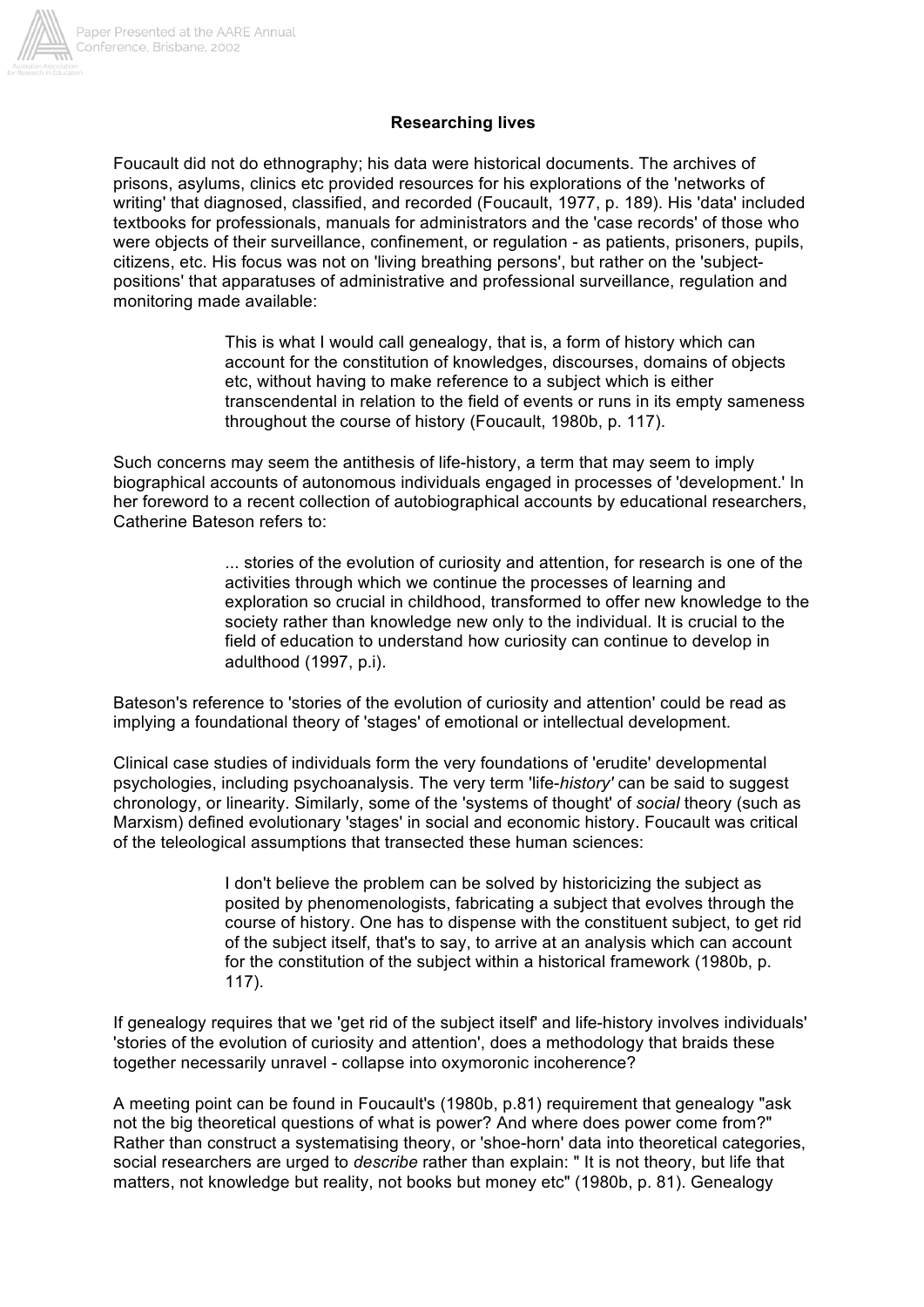

should limit itself to "the little question, What happens?" (p. 81). It is concerned with *how*, rather than why, things happen. Describing genealogy's techniques of investigation as "flat and empirical," Foucault saw it as enabling the study of a "complex configuration of realities" ( p. 81). Consistent with this focus, life-history interviews can help us access 'subjugated knowledges' - "those blocs of historical knowledge which were present but disguised within the body of functionalist and systematising theory ..." (Foucault, 1980b, p. 81).

Genealogists are fascinated by the details, the minutiae of the *management* of everyday life. As already noted, what interested Foucault were the 'forms and modalities' for such selfmonitoring and regulation - the 'external' historical conditions, and discursive framings, of its possibility. What life-history interviews can add are stories about 'self-regulation' told 'from within.' In his later work, Foucault referred to the 'arts of existence':

> Those intentional and voluntary actions by which men not only set themselves rules of conduct; but also seek to transform themselves, to change themselves in their singular being, and to make their life into an *oevre* that carries certain aesthetic values and meets certain stylistic criteria (Foucault, 1985, p. 10).

My interviews included how these New Zealand doctoral students had come to 'set themselves rules of conduct' in their research, writing, domestic and professional lives, the changes each student had to make in his or her 'singular being' in order to produce a scholarly work (an oevre, the thesis) and to 'style' their scholarly life.

A genealogical inquiry that includes life-history interviews can reveal the ways we craft ourselves, and simultaneously 'are crafted', as academic researchers/writers - the "modalities of the relation to self by which the individual constitutes and recognises himself *qua* subject" (Foucault, 1985, p. 6). As Britzman asks, "How does education live in people and how do people live in education?" (1998, p. 5). How do Education academics account for our desire to do research? How do we describe the ways "we come to attach ourselves to as well as to ignore particular ideas, theories and people" in educational theory and research? (Britzman, 1998, p. 16). How do we describe what drives us to see projects through to completion? Life-history interviews can help the genealogist write what Foucault called a "history of desiring man" (1985, p. 6).

Writing a history of 'desiring researchers' need not involve case studies of individual 'development.' I have argued that Education 'crafts' us by inviting us 'inside' its systems of thought, and subjecting us to professional surveillance and administrative regulation. The idea of 'subjection' collapses the binary between what is commonly thought of as the 'psychological' and the 'sociological.' As Butler puts it (1997, p. 1), " Subjection is paradoxical. To be dominated by a power external to oneself is a familiar and agonising form power takes. To find, however, that what 'one' is, one's very formation as a subject, is in some sense dependent upon that very power is quite another." How then, can life-history interviews be used in such an inquiry?

### **True confessions**

I began this paper with a discussion of how, as human scientists, our thoughts, desires, emotions, and professional status are interlaced through our discipline's nets, knots and nodes. The 'gathering' (or, rather, 'generation') of our data, the mode of analysis, and the forms our research takes are also "an engagement with the realm of discourse and inevitably bound by its rules and limitations" (Harvey, 1996, p. 113). Foucault used the metaphor of the 'confessional' to describe the generation of information about individuals in professional or administrative settings. In a research interview, as in a clinic, "the speaking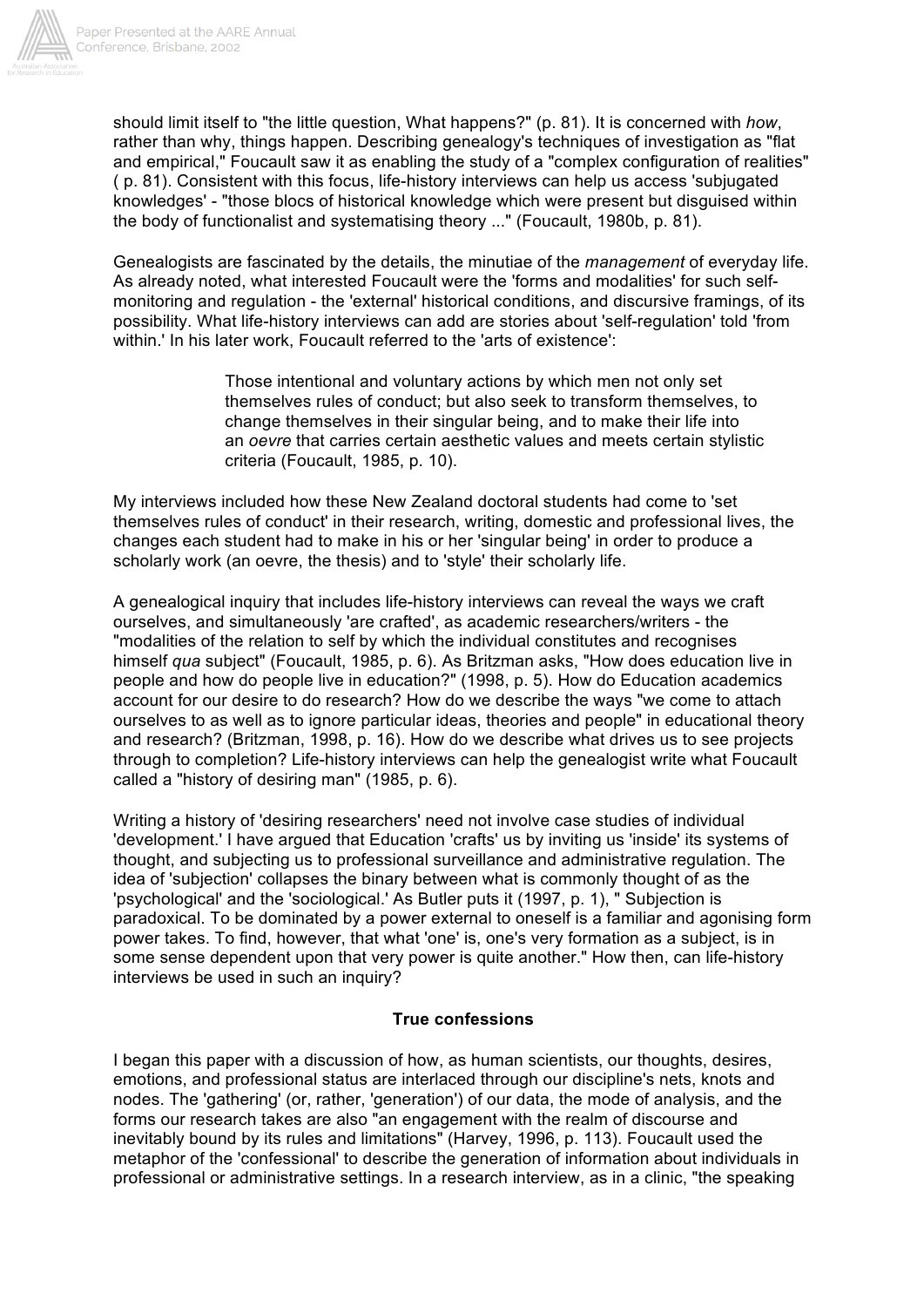

subject is also the subject of the statement" (Foucault, 1980a, p. 61). The words of the "one who speaks" are "assimilated and recorded" by the clinician or researcher who then 'deciphers' what is said (p. 61) according to what Alfred Schutz described as 'the procedural rules of his science" (1970, p.12).

An interview narrative, then, is 'evoked' by the interviewer's 'mode of address' to the interviewee. Because most of the doctoral graduates worked in higher education, I was able to invite most of them to participate in this project via e-mail, although in the case of one or two of the retired informants without e-mail, I had made the initial contact by telephone. The overall purpose and scope of the project was explained in the e-mail (or, in the case of those without e-mail) in a printed version. Each interviewee filled in a brief biographical form prior to interview. Because I was interested in notions of 'cultural capital', I requested information on each interviewee's father's and mother's (or care-givers') levels of education and occupation. In addition, interviewees provided details of the schools they had attended as pupils; the age at which they had left school; their occupations upon leaving school; and details of their higher education. They identified their thesis title; their years of PhD enrolment and graduation; and filled in an outline of their subsequent career - many provided me with a full printed *curriculum vitae*. I began each interview with a statement like the following example from one of the transcripts:

> In a disciplinary sense this project sits between the sociology of knowledge and oral history. It's part of a general interest in education as a field of academic study and how it sits in the universities ... I'm interested firstly in epistemological questions - what kinds of research questions, what kinds of theories, and traditions informed your research? Secondly there are the more experiential dimensions of why you did a PhD, what it was like doing the research and doing the thesis and the conditions under which you did it. There is the pedagogical question of the supervisory relationship. I am also interested in how you organised your life - at home and at work - when doing your thesis. And what has having a doctorate meant?

Interviews were loosely structured (chronologically) in the sense that I asked people to start with their childhood and schooling. However, stories do not follow linear paths - people follow threads or leap across themes. I guided the conversation by means of prompts rather than lists of questions, using the 'scaffold' identified in the invitation to participate and limited the length of each interview to a maximum of one 90-minute audiotape. In these ways I 'evoked' the interview narratives. But interviewees also 'shape' data. What interviewees tell interviewers depends, among other things, on their interpretations of the questions asked; their readings of the scholarly fields and institutional or professional 'normativities' that shape the project; their sense of trust (or otherwise) in the interviewer; their willingness or ability to delve into what can at times be emotionally fraught (or blocked) memories; how they are feeling at the time of the interview - stressed, pressed for time, preoccupied, relaxed, etc.

Professional typists transcribed the interview tapes. Transcribing transforms speech into text - organises and punctuates. I then added a further 'layer' to the production of my 'raw' data by reading each typed transcript while listening to the tape, correcting any errors of spelling, and changing punctuation that felt wrong to me. I returned my edited version of the transcript to the interviewee with an invitation to comment, and to edit the story he or she wanted to tell. Further changes were made if requested and a final corrected copy sent to each interviewee as a personal record. After viewing the transcripts, many agreed to allow use of their real names in the sections on thesis topics and methods. However, false names were used in the chapters on 'private' matters such as family life, collegial and supervisory relationships.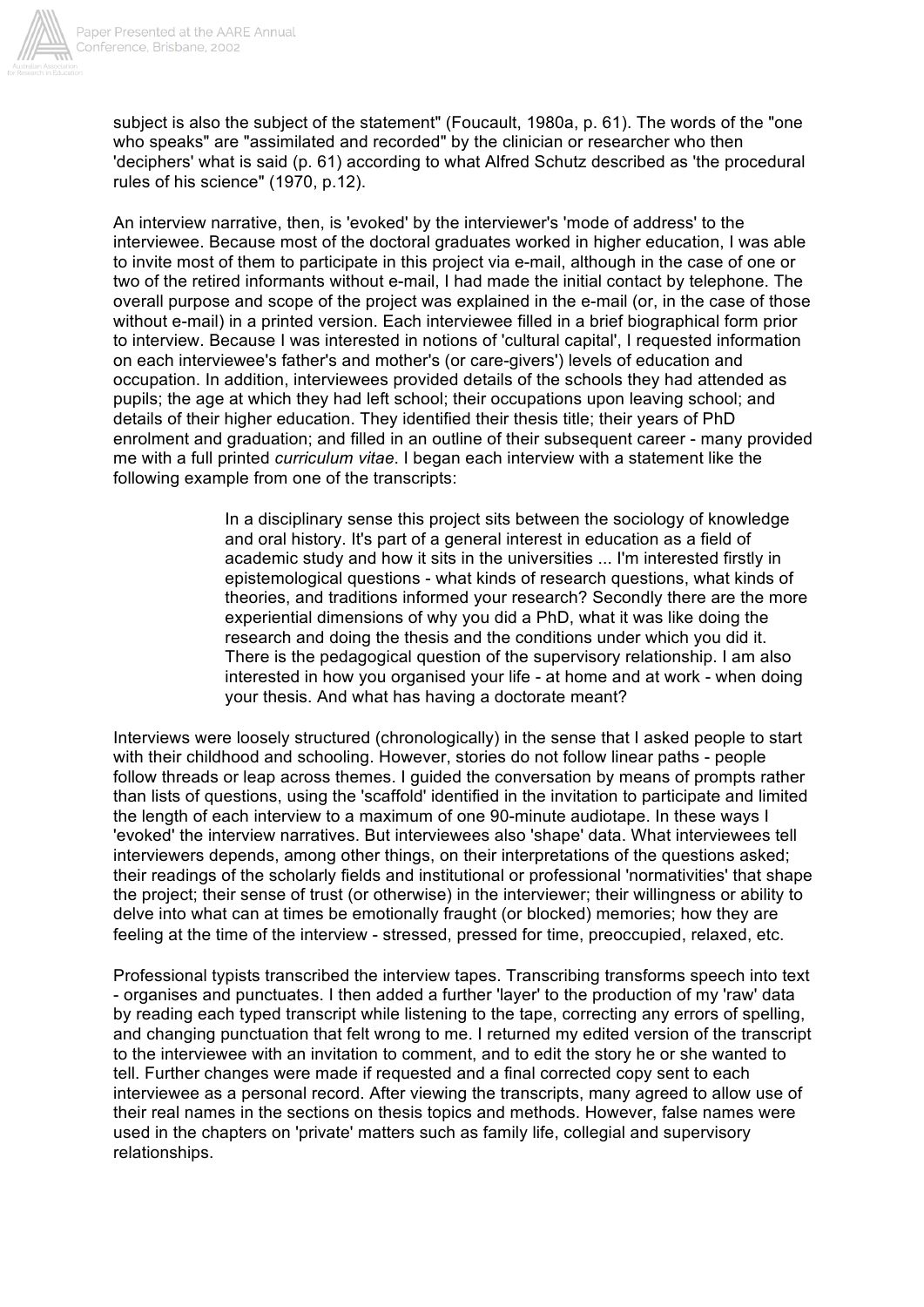

My framing of the interviews, and analysis of the data rested on the assumption that a thesis project is neither the production of an originary thinking mind; nor is it a conditioned subservience to the kinds of questions and recipes in academic books or in disembodied ideas. In qualitative research, the personal is not the same as the private - "the personal is often merely the highly particular" (Williams, 1991, p. 93).

The sense we researchers make of interviewees' life-history accounts - and the narratives we then produce for publication - are threaded with ideas and orientations from the texts available to us at our time and place, the texts that 'attract' us, the texts we reject. They are coloured by the constraints and possibilities of the fields of study that inform our theoretical and methodological orientations. They are also produced within the ethical and other 'normativities' to which our professional and institutional locations commit us - in the case of this project I was researching and writing about the very networks of collegial relationships in which my own professional activities are enmeshed. And they surface from the emotional underworld of researchers' own psyches.

My approach was not that of case studies of individuals. Instead, I 'read across' multiple texts - hundreds of pages of interview transcripts alongside, and in interaction with, my discourse analysis of previous historical and bibliographic classifications of Education as erudite knowledge. I entered the edited transcripts into a NUD\*IST computer data-base which I created in a form that enabled multiple readings 'across' transcripts. I read them, for example, historically (according to the years in which the thesis was produced). I read them epistemologically (by thesis topic, theoretical or methodological orientation, and subdiscipline). And I read 'across' them according to the questions I had asked (about childhood and schooling, becoming students of Education, enrolling in a doctorate, supervision, domestic life etc). My objects of analysis included discursive, or paradigmatic, movements within, between and across the knowledge boundaries drawn by historians, bibliographers, literature reviewers, and administrators. I was concerned with the demarcation and management of time as well as the geographical dimensions of thesis work - its occupation of domestic, familial, romantic and collegial spaces.

Individuals do not appear in the resulting monograph as coherent biographies - fragments of their interviews are scattered across its chapters (Middleton, 2001a). There is a chapter on 'Candidates and questions' that explores the genesis of research questions. There is a chapter that 'maps' their thesis topics, disciplines and methods. Another chapter addresses pedagogy - the supervisory process. There is a chapter on managing time and space at home and at work, and another on the examination and consequences of the doctorate. Real names are used in the chapter on thesis topics, but false names in the chapters on personal matters. To protect anonymity, some interviewees appear with different false names in different places. Foucault's (1980b, p. 117) "subject that evolves through the course of history" therefore *is* largely 'dissolved' (or dispersed) by this method.

This enabled a focus on the experiences and perspectives of doctoral study across 'fields' and over time. By scanning 'across' individual narratives - reading 'horizontally' rather than, (as in a case study), 'vertically' or 'developmentally', I could undertake an "analysis which can account for the constitution of the subject within a historical framework" (Foucault, 1980b, p. 117). It offers a view 'from the bottom up' - an 'ascending' analysis of power. It brings to the surface the 'underside' of erudite knowledge including its 'abject zones' - such as the 'bodily' matters of changing the baby; typing in the garden shed; being inspired while going on runs (Butler, 1993). In short, its object of analysis is the "union of erudite knowledge and local memories" that is the hallmark of genealogy (Foucault, 1980b, p. 83). I shall now demonstrate ways of working with fragments from interview transcripts, taking as my example connections drawn by the interviewees themselves between their (subjugated)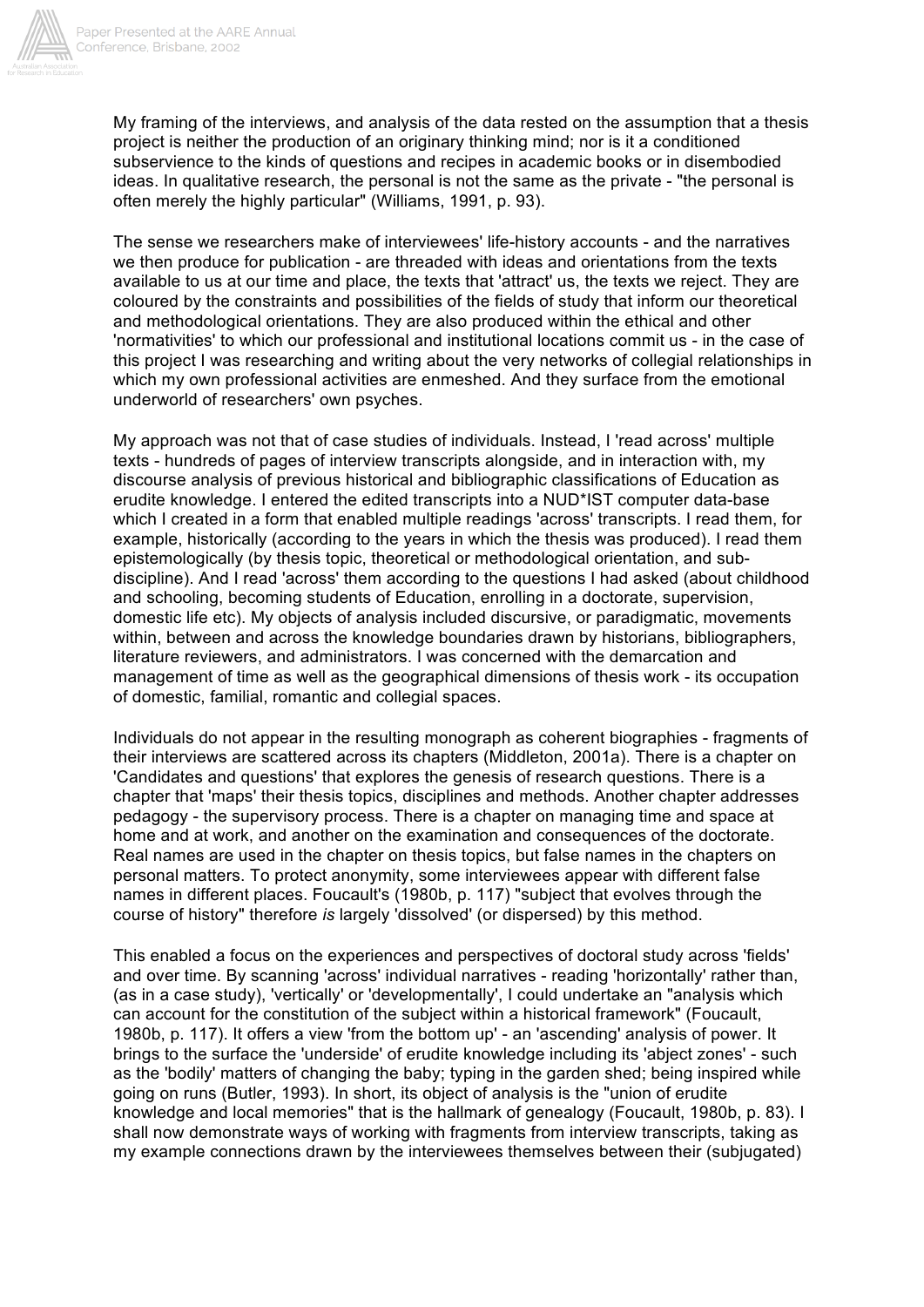

personal knowledge of social class and the (erudite) knowledge of neo-Marxist sociology of education.

# **Classy knowledge**

Neo-Marxism is one of the systematising theories that has influenced teaching and research in Education, especially the sociology of education. It was particularly strong in Britain, Australia and New Zealand throughout the 1980s (Middleton, 1989) and many of the interviewees spoke of their encounters with it at this time.

As discourses, theories like neo-Marxism are more than abstractions in texts; they are 'productive.' They "express human thought, fantasy and desire. They are also institutionally based, materially constrained, experimentally grounded manifestations of social and power relations" (Harvey, 1996, p. 80). Adding an ethnographic component to an archive-baed genealogy of neo-Marxism's entanglement in institutional power-relations makes visible a dimension often missing in such work, namely, "pleasure, plot, moving and being moved, metaphor, cultural artefacts, audience engagement and interaction" (Ellsworth, 1998, p. 21). As Fanon wrote, "What are by common consent called the human sciences have their own drama" (1986, p. 22).

Britzman notes that "What attaches the psychical to the social and the social to the psychical are matters of love and hate in learning" (1998, p. 8). As with other strands of Education discussed in the interviews, neo-Marxist sociology had elicited some strong reactions. While some embraced it passionately; some were angry with, and others repelled by it. In their accounts of coming across neo-Marxism at university, as in the case of other theories, some interviewees drew connections between their responses to it and their childhood experiences of social 'classification'.

As noted above, prior to the interview each interviewee had provided basic demographic information. Consistent with the recorded demography of populations of student and practising teachers (from whose ranks most Education academics emerge), the majority described families of origin that - allowing for the changing status of occupations over the 50 years studied - would be (or would have been at the time) classified as working-class or lower middle-class (Middleton, 2001a, p. 33, note 1). Social-scientific terms like 'race', 'class', and 'gender' have entered the administrative apparatus and the commonsense vocabularies of populations, where they become reified and assume a life of their own: "The bureaucracy of statistics imposes not just by creating administrative rulings but by determining classifications within which people must think of themselves and of the actions open to them" (Hacking, 1991, p. 194). Many of the interviewees used the terms 'class', 'gender', 'race' etc spontaneously to categorise aspects of their childhood and later educational experiences.

During the interviews their categorisations of their 'class' or 'socio-economic' status did not always rest at the level of such statistical categories. For many, these words were not mere statistical labels, but signified deep phenomenological, or psychological meaning. For example, Simon had taken up sociology of education as an adult student. A post-war babyboom child, he spoke of a working-class family of socialist views. He related this back to his in interest in economics in high school. And, linking further back, he traced threads between his economics at school, his family's class location and socialist politics, and his sense of marginality as a working-class boy in a middle-class school:

> I loved Economics. I thought here was a vehicle with which one might change the world a bit. I saw that Economics was a tool for shaping policy. My family was a working class family and a Labour Party family. I remain a member of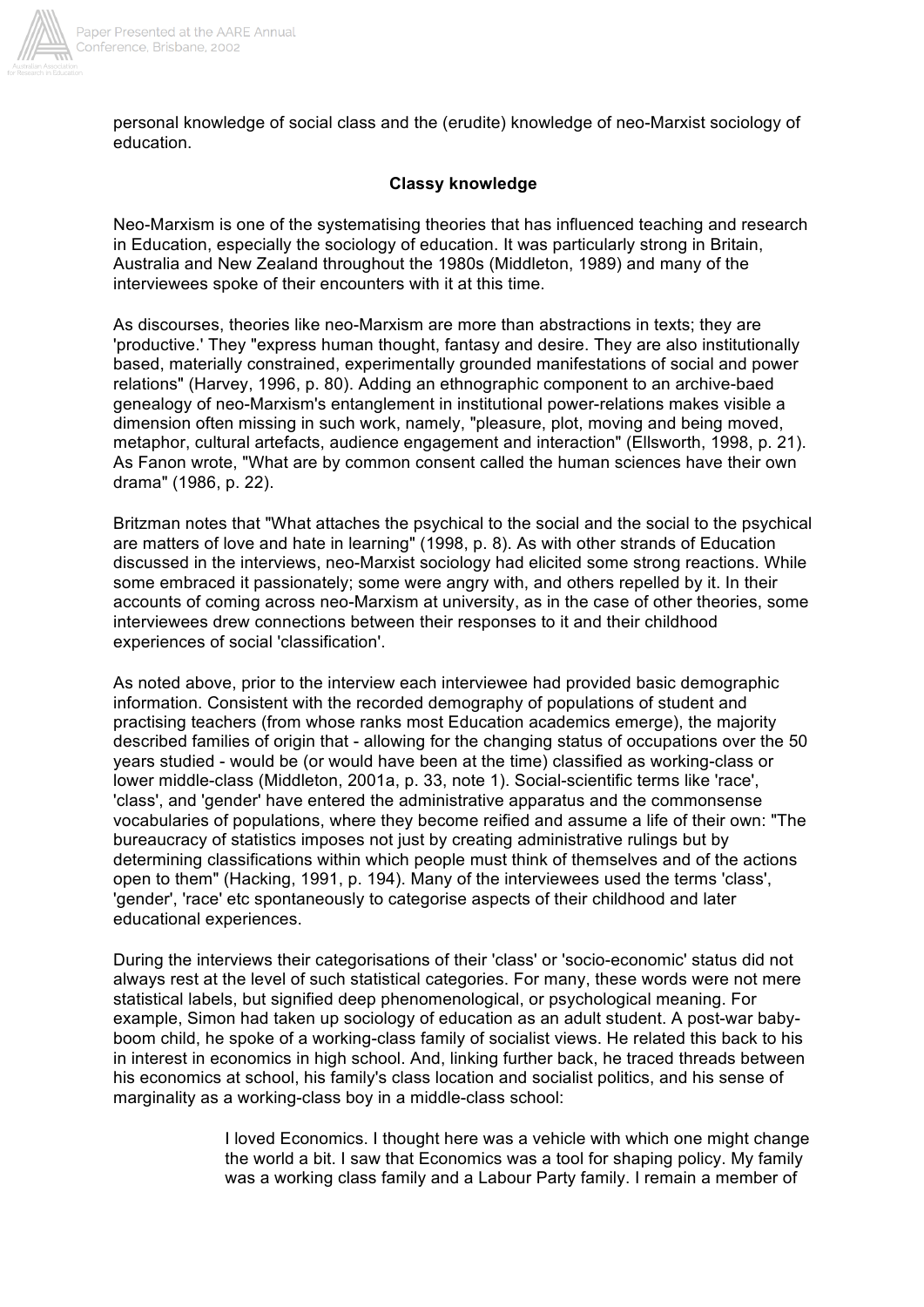

the Labour Party to this day - not without some misgivings along the way! So I had an initial sort of socialist economic perspective on life. I enjoyed it at school. I had an excellent teacher, though I didn't admit to that for a long time because I came to see the school I went to as a bastion of middle class values. I had a difficult time there in some respects, but it changed the way I saw things.

Economics - and later, 'leftist' sociology - 'hailed' Simon as 'insider.'

Judith was also working-class and was "a scholarship child at a private boarding school." She explained that "people were very nice to you, but they'd say things like, 'We're going out on the boat, but we didn't invite you 'cause we knew you couldn't afford it.'" As Harvey says (1996, p.103), "The margin is not simply a metaphor, but an imaginary that has real underpinnings. From that location a powerful condemnation of supposedly emancipatory discourses shaped at the centre can be launched". As a university student Judith would critique hegemonic liberalism and embrace Marxist thought. However, the link between what Said called 'the condition of exile' (1993, p. 39) and the taking up of Marxism or another critical theory is not a simple cause-effect connection. Thomas spoke otherwise of 'exile' - he threaded together his experienced class marginality at school and, in later life, feeling driven to "prove that he was good enough" by attaining a higher degree:

> I went to a little private boarding school. If you don't get caught up in the status symbolisation system then, you don't get caught up in anything, so status has always been a factor. And I think that's the university's business, to peddle status and, if you want to be a peddlar, you'd better have some!

We are not 'conditioned' (as behaviourists would have it) or 'socialised' (as functionalists would have it) by discourse. But neither are we the autonomous agents of neo-liberalism who 'rationally' choose whether or not to 'take up' subject-positions offered (Jones, 1993). To explain 'why' an individual gravitates towards a particular theory or politics, some draw on psychoanalysis (Britzman, 1998; Butler, 1993, 1997; Ellsworth, 1998). The rational 'choosing mind' appears like the tip of an iceberg; supporting it lie the submerged layers of the unconscious - fantasies, dreams, desires, denials and repressions. These are the hidden depths of the "matters of love and hate in learning" that Britzman identifies. However, while fascinated by these approaches, I would be unethical to 'psychoanalyse' my interviewees! Furthermore, as explained previously, I was not doing case studies. Genealogy 'describes' rather than 'explains' - addresses the *how* rather than the why questions.

As adults, we 'speak our childhoods' through the conceptual apparatuses of adulthood. My interviewees hold Education doctorates - they are my academic peers - and they 'spoke their childhoods' to me through their microphones of 'erudite knowledge.' Perry told of how his Catholic upbringing and his family's altruistic values continued to underpin his adult desires to work for " the social justice thing" through his teaching and research:

> I was brought up a Catholic and that is a very powerful thing. I have thrown away a lot of it now but that side of it I think has definitely coloured so much of my work... I have always had a kind of concern. And also being schooled in Catholic schools I think you do get a sense of being taught that everyone should be on the same level. There is an egalitarianism - that's the rhetoric anyway!

Another 'middle-class' child, Gordon, traced connections between his research focus on matters of equality and his family's middle-class positioning in a working-class neighbourhood: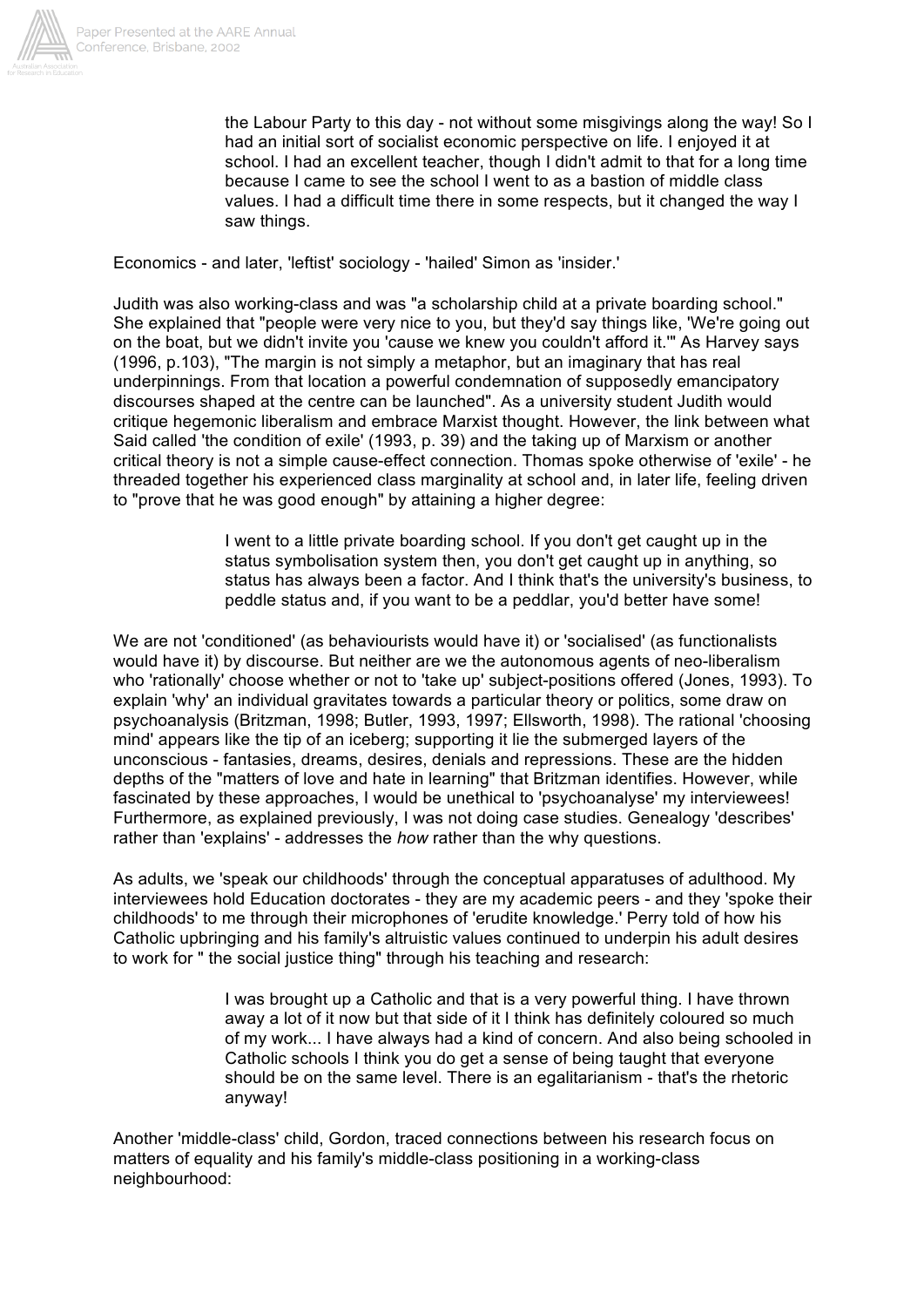

Both my parents were in business and were successful in a very poor area of the city - very working class. I came from a fairly privileged background. I got to see the sacrifices that they had made for other people and how they did a lot for their community and were respected for that. They were very political people, Labour Party, very political... Very passionate, very caring. They'd do anything for you, and then, at the end of the day, they might begin to think about themselves. They would always put other people first. It is really a Christian way of living, without their being devout Christian.

There is not space here to elaborate on how interviewees came into doctoral work (most via careers in school teaching). To become a doctoral student, one must see oneself as, and be seen by others, as 'doctoral material.' Being identified as 'doctoral material' exemplifies what Judith Butler referred to as the 'power of naming'. Drawing on Lacan, she writes that, "To have a name is to be positioned within the Symbolic, the idealized domain of kinship, a set of relationships structured through sanction" (Butler, 1993, p. 72). The name, she argues, "works as a politically invested and investing performative. To be named is thus to be inculcated into that law and to be formed bodily, in accordance with that law" (p. 72).

The 'entry into', or sense of alienation from, a discourse or theory can also be seen in this way - as interpellating, or addressing, the student as 'insider' or 'outsider.' Maurice described feeling 'addressed by' and 'included in' neo-Marxist theories as a university student. He described his background as working-class and related this to why, part-way through his degree, he abandoned a (high status) philosophy department and moved across to a (low status) Education department:

> I guess the politics of knowledge became really important to me at that point. In particular, I came to see the philosophy department as this privileged little enclave, a kind of pale imitation of the progression of the public school system in Britain where people talked in funny voices about questions which bore no relationship to their own context. That propelled me towards Education, which was perceived in the university as being at the bottom of the hierarchy of subjects, and philosophy was at the top.

The 'erudite' theories of the sociology of knowledge 'spoke to' Maurice's 'subjugated' experience - hailed or interpellated him as insider. In Hollway's terms, people "have investments in taking up certain positions in discourse ... I mean that there will be some satisfaction or pay-off or reward. The satisfaction may well be in contradiction with other resultant feelings. It is not necessarily conscious or rational..." (1984, p. 238).

As the theory that supposedly was 'authentic' to the working-class, Marxism is assumed by many intellectuals to be liberatory. However - as Lather (1991) and others have indicated emancipatory theories and pedagogies designed to give voice to an oppressed group can, once woven into the apparatuses of power, also become instruments of surveillance and regulation. As a young honours student, Mary had felt intimidated by Marxist masters students: "They were so intelligent and critical and Marxist - neo-Marxist and radical and wonderful and I kind of revered them. I just felt inadequate. I thought I might go over to psychology."

Judith told a very different story of alienation. From a fundamentalist Christian and workingclass family, Judith had been forbidden to 'waste time' reading as a child. Her rebellion was books. As a student teacher, she had struggled between her mother's view that "philosophy was evil because it challenged faith" and her sense that "if there was a God, surely he'd want us to use our reason if we had any?" Escaping from a violent domestic situation, as a student she encountered neo-Marxist sociology. This 'excluded' her as 'successful' working-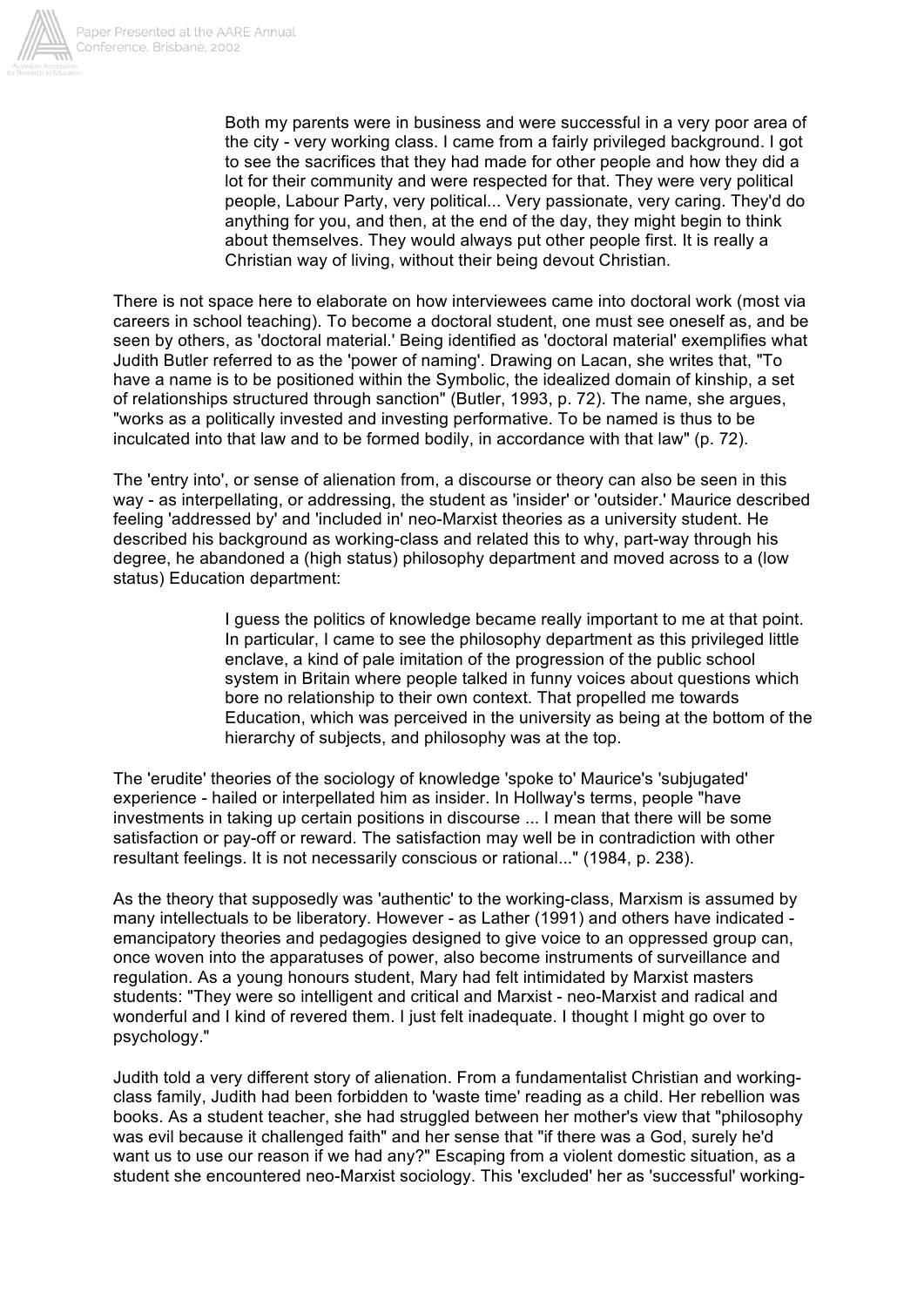

class academic - positioned her as an oxymoron, or impossibility: " I heard why working class people fail. Then I thought, "You bastards! You're sitting there saying how people fail and you're not empowering anybody... It just made me so angry after what I've been through. I thought, 'All you intellectuals sitting there - you don't know a shit!' I got really carried away." To her, Marxism felt oppressive. She embraced a form of 'new right' neoliberalism, which empowered her with its promise of rational autonomy.

Further accounts of life with neo-Marxism told of relations between colleagues in departments dominated by leftist factions. Tim, a member of New Zealand's National (conservative) Party explained how in the 1970s: "I always stood out because I stood for what I believed in ... the departments I worked in were red, tinged with red. They were obviously supportive of the Labour opposition... With people who just sniped, it made the environment a bit unpleasant." Anna described completing her neo-Marxist thesis in the 1980s under the supervision of her head of department:

> I never graduated and I didn't go to the graduation ceremony because in those days we didn't even put 'Dr' on our doors. My chief supervisor never had Dr, he always had his first name, because he was very egalitarian and democratic and we didn't believe in all this bull-shit about hierarchies of the university and that kind of stuff. So I sort of copied him in a way. I wasn't going to walk around in these elitist gowns and pretend I was better than anybody else. I wasn't going to have Dr on my door and I never used 'Doctor' unless I absolutely had to. I never used it, like some people - the minute they got a doctorate they would go out booking train tickets for Dr so-and-so.

As a discourse, neo-Marxism offered "forms and modalities of the relation to self by which the individual constitutes and recognises himself qua subject" (Foucault, 1985, p. 6).

Rather than engage with the truths or merits of particular theories in Education, I have worked on them with the tool-kit of the genealogist/ life-historian to explore its truth-*effects* what entanglement in its webs as students, teachers, or researchers '*does.'* As this chapter goes to press, I wonder what its 'truth effects' will be. While I have taken pleasure in its creation, like the research I have described in it, it has also been "an engagement with the realm of discourse and inevitably bound by its rules and limitations" (Harvey, 1996, p. 83). I have tried in this piece to describe my use of ethnography *in*genealogy and, at the same time, to deconstruct the process and circumstances of its production. But, as Foucault said, "People know what they do; they frequently know why they do what they do; but what they don't know is what what they do does" (in Dreyfus & Rabinow, 1982, p. 187).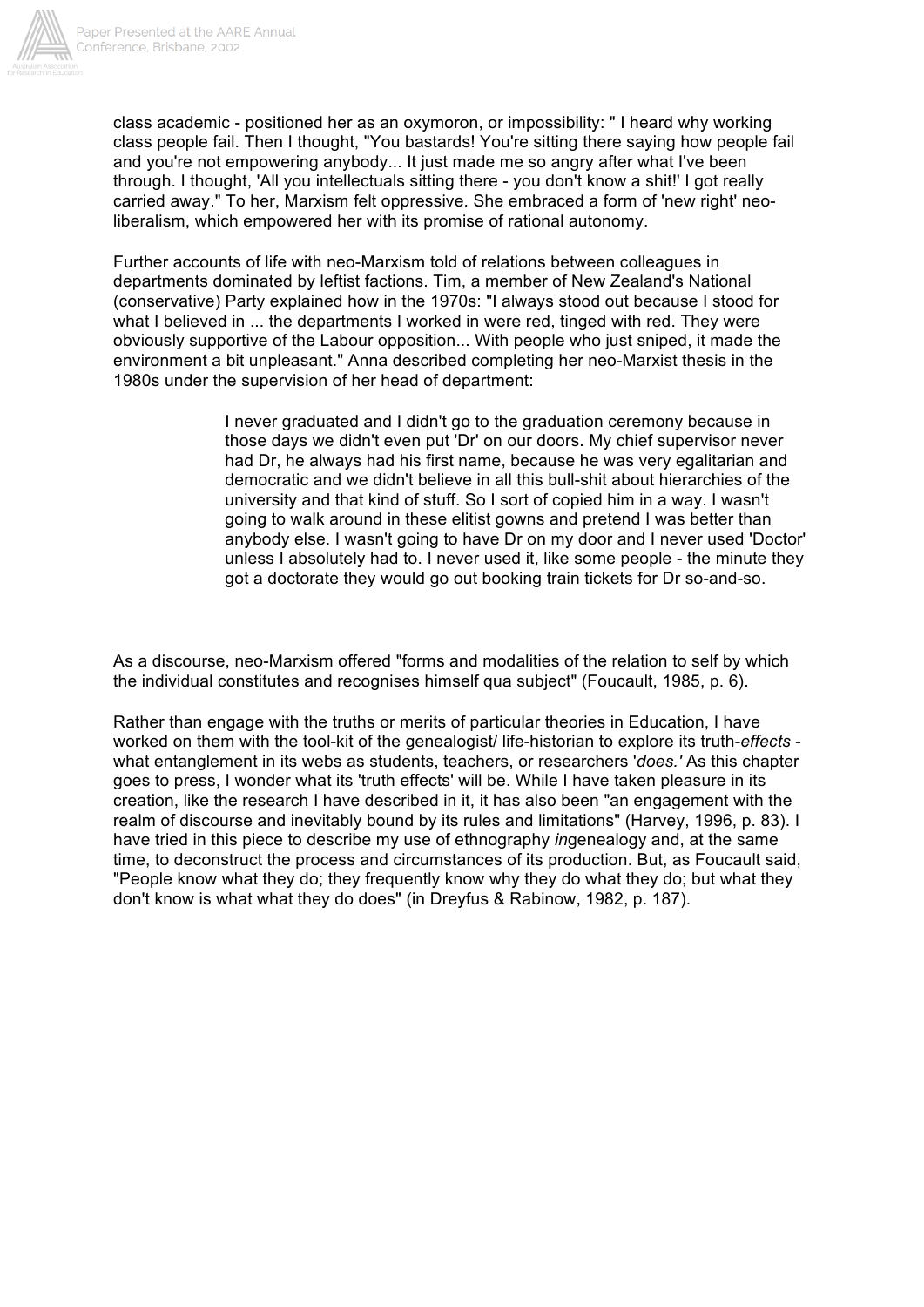

#### **References**

Althusser, l. (1971). Ideology & Ideological State Apparatuses'. In: L. Althusser (Ed.), *Lenin & philosophy* . (pp. 127 - 186). London: Monthly Review Press.

Bateson, C. (1997). Foreword. In A. Neumann & P. Peterson (Eds.), (1997). *Learning from our lives: Women, research & autobiography in education*. (pp. i - x) New York: Teachers College Press.

Britzman, D. (1998*). Lost subjects, contested objects: Toward a psychoanalytic inquiry of learning*. Albany: SUNY Press.

Butler, J. (1993). *Bodies that matter*. Routledge: New York & London.

Butler, J. (1997). *The psychic life of power: Theories in subjection*. Stanford CA: Stanford University Press.

Dreyfus, H.L. & Rabinow, P. *Michel Foucault: Beyond structuralism & hermeneutics.* Chicago: Harvester.

Ellsworth, E. (1998). *Teaching positions*. New York: Teachers College Press

Fanon, F. (1986 edition). *Black skin, white masks*. London & Sydney: Pluto Press.

Foucault, M. (1977). *Discipline & punish*. Harmondsworth: Penguin.

Foucault, M. (1980a). *A History of Sexuality, Volume 1*. New York: Vintage

Foucault, M. (1980b). *Power/Knowledge: Selected interviews & other writings 1972-1977*. (C. Gordon, Ed.) New York: Pantheon.

Foucault, M. (1982). Afterword: The subject and power. In H.L. Dreyfus & P. Rabinow *Michel Foucault: Beyond structuralism & hermeneutics.* (pp. 208-226). Chicago: Harvester.

Foucault, M. (1985) *The Use of Pleasure: A History of Sexuality, Volume 11.* London: Penguin

Foucault, M. (1986) *The care of the self*. *A History of Sexuality, Volume 111.* London: Penguin

Gibbons, M; Limoges, C; Novotny, H; Schwartzman, S; Scott, P; & Trow, M. (1994). *The new production of knowledge: The dynamic of science & research in contemporary societies.*London, Thousand Oaks & New Delhi: Sage Publications.

Gordon, C. (1980). Afterword. In M. Foucault, *Power/Knowledge: Selected interviews & other writings 1972-1977*. (C. Gordon, Ed.) New York: Pantheon.

Green, B. & Lee, A. (1999). Educational research, disciplinarity & postgraduate pedagogy: On the subject of supervision. In: A. Holbrook & S. Johnston (Eds.) *Supervision of postgraduate research in education. Review of Research in Education, 5.* (pp. 207- 222). Lilydale: Australian Association for Research in Education.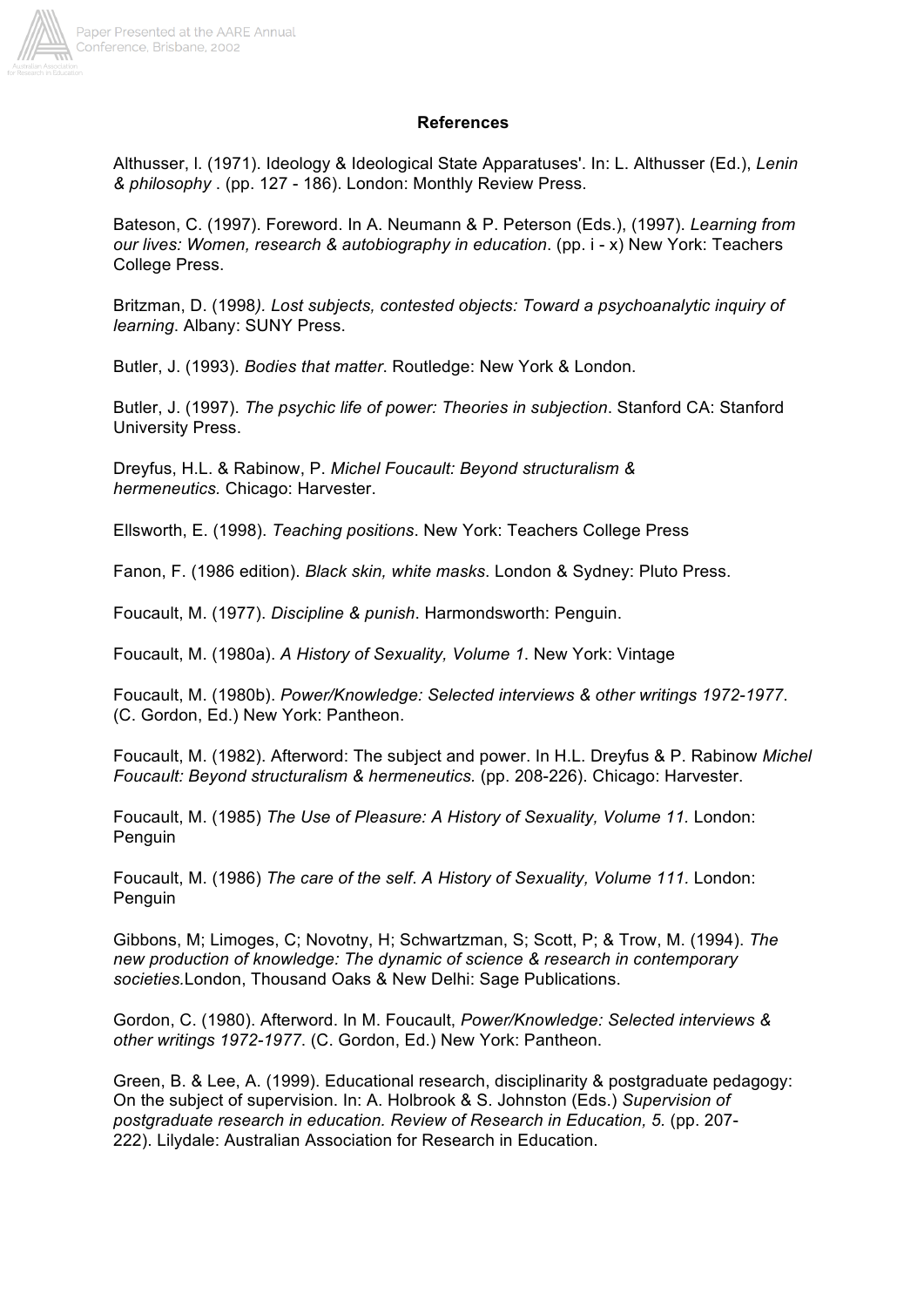

Hacking, I. (1991). How should we do the history of statistics? In: C. Gordon & P. Miller (Eds). *The Foucault effect: Studies in governmentality*. (pp. 181-123). Chicago: University of Chicago Press.

Haraway, D.

(1997). *Modest\_Witness@Second\_Millenium.FemaleMan©\_Meets\_OncoMouse™* New York & London: Routledge

Harvey, D. (1996). *Justice, nature & the geography of difference.* Cambridge Massachusetts and Oxford U.K.: Basil Blackwell.

Hollway, W. (1984). Gender difference and the production of subjectivity. In J. Henriques, W. Hollway, C. Urwin, C. Venn, & V. Walkerdine (Eds.), *Changing the subject* (pp. 26-59). London: Methuen.

Jones, A. (1991). *At school I've got a chance*. Palmerston North: Dunmore.

Jones, A. (1993). Becoming a girl: Post-structural suggestions for educational research. *Gender and education*, 5 (2), 157-166.

Lather, P. (1990). *Getting smart.* New York & London: Routledge.

Luke, T. (1997). Thinking about cultural politics in the university. In M. Peters (Ed*). Cultural politics in the university in Aotearoa/ New Zealand*. (pp. 51-65). Palmerston North: Dunmore Press.

Middleton, S. (1989). American influences in the sociology of New Zealand education 1944- 1988. In D. Philips; G. Lealand and G. McDonald (Eds.) *The impact of American ideas on New Zealand's educational policy, practice and thinking.* (pp. 50-69). Wellington: N.Z.-U.S. Educational Foundation/N.Z. Council for Educational Research.

Middleton, S (1993) *Educating Feminists - Life-histories and pedagogy.* New York: Teachers' College Press, Columbia.

Middleton, S. (1998). *Disciplining sexuality - Foucault, life-histories and education.* New York: Teachers' College Press, Columbia.

Middleton, S. (2001a). *Educating researchers: New Zealand Education PhDs 1948-1998. NZARE State of the Art Monograph No 7.* Palmerston North: Massey University/ New Zealand Association for Research in Education.

Middleton, S. (2001b). *Thesis supervision: A resource for thesis supervision training.* (CDROM). Hamilton, New Zealand: Hamilton Educational Resource Centre, University of Waikato.

Middleton, S. and May, H. (1997). *Teachers talk teaching 1915 - 1995: Early childhood, schools, & teachers' colleges.* Palmerston North: Dunmore Press.

Patton, P. (1979). Of power & prisons. In M. Morris, & P. Patton (Eds.), *Michel Foucault: Power, truth, strategy*. Sydney: Feral.

Popkewitz, T. & Brennan, M. (1998b). Restructuring of social & political theory in education: Foucault & the social epistemology of school practices. In: T. Popkewitz & M. Brennan